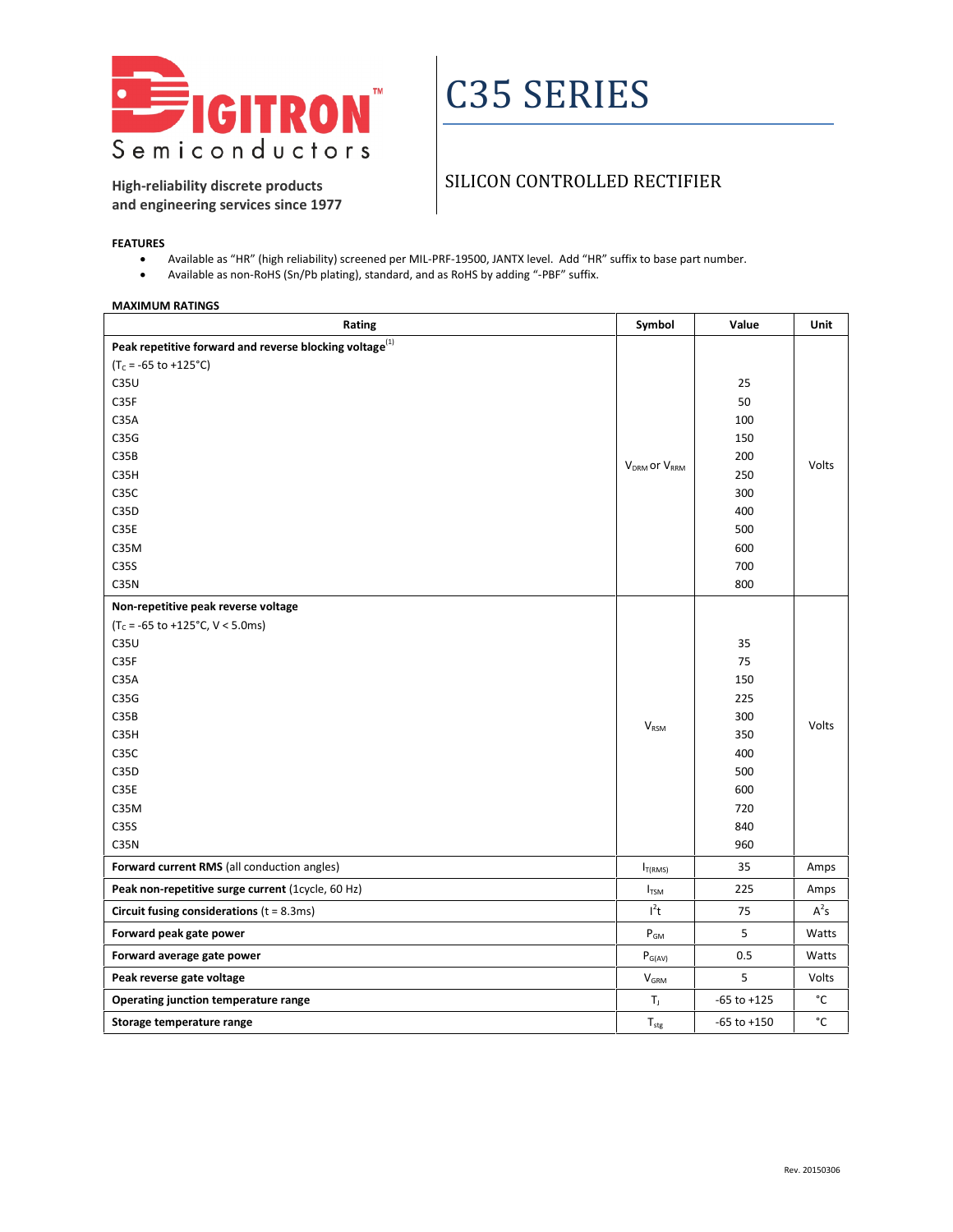

# C35 SERIES

## SILICON CONTROLLED RECTIFIER

**High-reliability discrete products and engineering services since 1977**

#### **THERMAL CHARACTERISTICS**

| ıaracteristic                        | iymbol | Maximum | Unit |  |
|--------------------------------------|--------|---------|------|--|
| Thermal resistance, junction to case | Rejo   | .       | °C/W |  |

**ELECTRICAL CHARACTERISTICS** ( $T_c$  = 25°C unless otherwise noted)

| Peak reverse or forward blocking current<br>( $V_D$ = Rated $V_{DRM}$ , T <sub>c</sub> = 125°C)<br>( $V_R$ = Rated $V_{RRM}$ , T <sub>c</sub> = 125°C)<br>C35U,F, A, G<br>13<br>L,<br>$\overline{\phantom{a}}$<br>C35B<br>12<br>$\overline{\phantom{a}}$<br>$\sim$<br>C35H<br>11<br>$\ddot{\phantom{a}}$<br>$\blacksquare$<br><b>I</b> <sub>DRM</sub> or<br>mA<br>C <sub>3</sub> 5C<br><b>IRRM</b><br>10<br>$\blacksquare$<br>C35D<br>8<br>$\overline{\phantom{a}}$<br>C35E<br>6<br>$\overline{a}$<br>C35M<br>5<br>$\overline{a}$<br>C35S<br>4.5<br>$\overline{a}$<br>÷,<br>C <sub>3</sub> 5N<br>4<br>L.<br>$\overline{\phantom{a}}$<br>Average forward or reverse blocking current<br>( $V_D$ = Rated $V_{DRM}$ , T <sub>c</sub> = 125°C)<br>( $V_R$ = Rated $V_{RRM}$ , T <sub>c</sub> = 125°C)<br>C35U,F, A, G<br>6.5<br>$\overline{a}$<br>÷<br>C35B<br>6<br>÷,<br>$\overline{\phantom{a}}$<br>C35H<br>5.5<br>$\overline{a}$<br>$\blacksquare$<br>$I_{DRM(AV)}$ or<br>mA<br>5<br>C35C<br>$I_{RRM(AV)}$<br>÷,<br>$\overline{a}$<br>C35D<br>4<br>$\ddot{\phantom{1}}$<br>$\sim$<br>C35E<br>3<br>$\overline{a}$<br>٠<br>C35M<br>2.5<br>L,<br>C35S<br>2.25<br>$\overline{\phantom{a}}$<br>$\overline{\phantom{a}}$<br>$\overline{2}$<br>C35N<br>$\overline{\phantom{a}}$<br>L.<br>Peak on-state voltage<br>$\mathsf{V}_{\mathsf{TM}}$<br>Volts<br>( $ITM$ = 50.3A peak, pulse width $\leq$ 1ms, duty cycle $\leq$ 2.0%)<br>$\overline{2}$<br>$\overline{\phantom{a}}$<br>ä,<br>Gate trigger current (continuous dc)<br>$(V_D = 12V, R_L = 50\Omega)$<br>6<br>40<br>mA<br>$I_{GT}$<br>$\ddot{\phantom{a}}$<br>$(V_D = 12V, R_L = 50\Omega, T_C = -65^{\circ}C)$<br>80<br>$\overline{\phantom{a}}$<br>$\overline{\phantom{a}}$ |
|-----------------------------------------------------------------------------------------------------------------------------------------------------------------------------------------------------------------------------------------------------------------------------------------------------------------------------------------------------------------------------------------------------------------------------------------------------------------------------------------------------------------------------------------------------------------------------------------------------------------------------------------------------------------------------------------------------------------------------------------------------------------------------------------------------------------------------------------------------------------------------------------------------------------------------------------------------------------------------------------------------------------------------------------------------------------------------------------------------------------------------------------------------------------------------------------------------------------------------------------------------------------------------------------------------------------------------------------------------------------------------------------------------------------------------------------------------------------------------------------------------------------------------------------------------------------------------------------------------------------------------------------------------------------------------------------------------------------------------|
|                                                                                                                                                                                                                                                                                                                                                                                                                                                                                                                                                                                                                                                                                                                                                                                                                                                                                                                                                                                                                                                                                                                                                                                                                                                                                                                                                                                                                                                                                                                                                                                                                                                                                                                             |
|                                                                                                                                                                                                                                                                                                                                                                                                                                                                                                                                                                                                                                                                                                                                                                                                                                                                                                                                                                                                                                                                                                                                                                                                                                                                                                                                                                                                                                                                                                                                                                                                                                                                                                                             |
|                                                                                                                                                                                                                                                                                                                                                                                                                                                                                                                                                                                                                                                                                                                                                                                                                                                                                                                                                                                                                                                                                                                                                                                                                                                                                                                                                                                                                                                                                                                                                                                                                                                                                                                             |
|                                                                                                                                                                                                                                                                                                                                                                                                                                                                                                                                                                                                                                                                                                                                                                                                                                                                                                                                                                                                                                                                                                                                                                                                                                                                                                                                                                                                                                                                                                                                                                                                                                                                                                                             |
|                                                                                                                                                                                                                                                                                                                                                                                                                                                                                                                                                                                                                                                                                                                                                                                                                                                                                                                                                                                                                                                                                                                                                                                                                                                                                                                                                                                                                                                                                                                                                                                                                                                                                                                             |
|                                                                                                                                                                                                                                                                                                                                                                                                                                                                                                                                                                                                                                                                                                                                                                                                                                                                                                                                                                                                                                                                                                                                                                                                                                                                                                                                                                                                                                                                                                                                                                                                                                                                                                                             |
|                                                                                                                                                                                                                                                                                                                                                                                                                                                                                                                                                                                                                                                                                                                                                                                                                                                                                                                                                                                                                                                                                                                                                                                                                                                                                                                                                                                                                                                                                                                                                                                                                                                                                                                             |
|                                                                                                                                                                                                                                                                                                                                                                                                                                                                                                                                                                                                                                                                                                                                                                                                                                                                                                                                                                                                                                                                                                                                                                                                                                                                                                                                                                                                                                                                                                                                                                                                                                                                                                                             |
|                                                                                                                                                                                                                                                                                                                                                                                                                                                                                                                                                                                                                                                                                                                                                                                                                                                                                                                                                                                                                                                                                                                                                                                                                                                                                                                                                                                                                                                                                                                                                                                                                                                                                                                             |
|                                                                                                                                                                                                                                                                                                                                                                                                                                                                                                                                                                                                                                                                                                                                                                                                                                                                                                                                                                                                                                                                                                                                                                                                                                                                                                                                                                                                                                                                                                                                                                                                                                                                                                                             |
|                                                                                                                                                                                                                                                                                                                                                                                                                                                                                                                                                                                                                                                                                                                                                                                                                                                                                                                                                                                                                                                                                                                                                                                                                                                                                                                                                                                                                                                                                                                                                                                                                                                                                                                             |
|                                                                                                                                                                                                                                                                                                                                                                                                                                                                                                                                                                                                                                                                                                                                                                                                                                                                                                                                                                                                                                                                                                                                                                                                                                                                                                                                                                                                                                                                                                                                                                                                                                                                                                                             |
|                                                                                                                                                                                                                                                                                                                                                                                                                                                                                                                                                                                                                                                                                                                                                                                                                                                                                                                                                                                                                                                                                                                                                                                                                                                                                                                                                                                                                                                                                                                                                                                                                                                                                                                             |
|                                                                                                                                                                                                                                                                                                                                                                                                                                                                                                                                                                                                                                                                                                                                                                                                                                                                                                                                                                                                                                                                                                                                                                                                                                                                                                                                                                                                                                                                                                                                                                                                                                                                                                                             |
|                                                                                                                                                                                                                                                                                                                                                                                                                                                                                                                                                                                                                                                                                                                                                                                                                                                                                                                                                                                                                                                                                                                                                                                                                                                                                                                                                                                                                                                                                                                                                                                                                                                                                                                             |
|                                                                                                                                                                                                                                                                                                                                                                                                                                                                                                                                                                                                                                                                                                                                                                                                                                                                                                                                                                                                                                                                                                                                                                                                                                                                                                                                                                                                                                                                                                                                                                                                                                                                                                                             |
|                                                                                                                                                                                                                                                                                                                                                                                                                                                                                                                                                                                                                                                                                                                                                                                                                                                                                                                                                                                                                                                                                                                                                                                                                                                                                                                                                                                                                                                                                                                                                                                                                                                                                                                             |
|                                                                                                                                                                                                                                                                                                                                                                                                                                                                                                                                                                                                                                                                                                                                                                                                                                                                                                                                                                                                                                                                                                                                                                                                                                                                                                                                                                                                                                                                                                                                                                                                                                                                                                                             |
|                                                                                                                                                                                                                                                                                                                                                                                                                                                                                                                                                                                                                                                                                                                                                                                                                                                                                                                                                                                                                                                                                                                                                                                                                                                                                                                                                                                                                                                                                                                                                                                                                                                                                                                             |
|                                                                                                                                                                                                                                                                                                                                                                                                                                                                                                                                                                                                                                                                                                                                                                                                                                                                                                                                                                                                                                                                                                                                                                                                                                                                                                                                                                                                                                                                                                                                                                                                                                                                                                                             |
|                                                                                                                                                                                                                                                                                                                                                                                                                                                                                                                                                                                                                                                                                                                                                                                                                                                                                                                                                                                                                                                                                                                                                                                                                                                                                                                                                                                                                                                                                                                                                                                                                                                                                                                             |
|                                                                                                                                                                                                                                                                                                                                                                                                                                                                                                                                                                                                                                                                                                                                                                                                                                                                                                                                                                                                                                                                                                                                                                                                                                                                                                                                                                                                                                                                                                                                                                                                                                                                                                                             |
|                                                                                                                                                                                                                                                                                                                                                                                                                                                                                                                                                                                                                                                                                                                                                                                                                                                                                                                                                                                                                                                                                                                                                                                                                                                                                                                                                                                                                                                                                                                                                                                                                                                                                                                             |
|                                                                                                                                                                                                                                                                                                                                                                                                                                                                                                                                                                                                                                                                                                                                                                                                                                                                                                                                                                                                                                                                                                                                                                                                                                                                                                                                                                                                                                                                                                                                                                                                                                                                                                                             |
|                                                                                                                                                                                                                                                                                                                                                                                                                                                                                                                                                                                                                                                                                                                                                                                                                                                                                                                                                                                                                                                                                                                                                                                                                                                                                                                                                                                                                                                                                                                                                                                                                                                                                                                             |
|                                                                                                                                                                                                                                                                                                                                                                                                                                                                                                                                                                                                                                                                                                                                                                                                                                                                                                                                                                                                                                                                                                                                                                                                                                                                                                                                                                                                                                                                                                                                                                                                                                                                                                                             |
|                                                                                                                                                                                                                                                                                                                                                                                                                                                                                                                                                                                                                                                                                                                                                                                                                                                                                                                                                                                                                                                                                                                                                                                                                                                                                                                                                                                                                                                                                                                                                                                                                                                                                                                             |
|                                                                                                                                                                                                                                                                                                                                                                                                                                                                                                                                                                                                                                                                                                                                                                                                                                                                                                                                                                                                                                                                                                                                                                                                                                                                                                                                                                                                                                                                                                                                                                                                                                                                                                                             |
|                                                                                                                                                                                                                                                                                                                                                                                                                                                                                                                                                                                                                                                                                                                                                                                                                                                                                                                                                                                                                                                                                                                                                                                                                                                                                                                                                                                                                                                                                                                                                                                                                                                                                                                             |
| Gate trigger voltage (continuous dc)                                                                                                                                                                                                                                                                                                                                                                                                                                                                                                                                                                                                                                                                                                                                                                                                                                                                                                                                                                                                                                                                                                                                                                                                                                                                                                                                                                                                                                                                                                                                                                                                                                                                                        |
| ( $V_D = 12V$ , R <sub>L</sub> = 50 $\Omega$ , T <sub>C</sub> = -65°C to +125°C)<br>Volts<br>V <sub>GT</sub><br>3<br>$\overline{a}$<br>$\qquad \qquad \blacksquare$                                                                                                                                                                                                                                                                                                                                                                                                                                                                                                                                                                                                                                                                                                                                                                                                                                                                                                                                                                                                                                                                                                                                                                                                                                                                                                                                                                                                                                                                                                                                                         |
| ( $V_D$ = Rated $V_{DRM}$ , R <sub>L</sub> = 1000 $\Omega$ , T <sub>C</sub> = 125°C)<br>0.25<br>$\blacksquare$<br>$\Box$                                                                                                                                                                                                                                                                                                                                                                                                                                                                                                                                                                                                                                                                                                                                                                                                                                                                                                                                                                                                                                                                                                                                                                                                                                                                                                                                                                                                                                                                                                                                                                                                    |
| <b>Holding current</b>                                                                                                                                                                                                                                                                                                                                                                                                                                                                                                                                                                                                                                                                                                                                                                                                                                                                                                                                                                                                                                                                                                                                                                                                                                                                                                                                                                                                                                                                                                                                                                                                                                                                                                      |
| mA<br>Iн<br>( $V_D$ = 24V, gate supply = 10V, 20 $\Omega$ , 45µs minimum pulse width, $I_T$ = 0.5A)<br>100<br>$\overline{\phantom{a}}$<br>$\overline{\phantom{a}}$                                                                                                                                                                                                                                                                                                                                                                                                                                                                                                                                                                                                                                                                                                                                                                                                                                                                                                                                                                                                                                                                                                                                                                                                                                                                                                                                                                                                                                                                                                                                                          |
| Critical rate of rise of forward blocking voltage                                                                                                                                                                                                                                                                                                                                                                                                                                                                                                                                                                                                                                                                                                                                                                                                                                                                                                                                                                                                                                                                                                                                                                                                                                                                                                                                                                                                                                                                                                                                                                                                                                                                           |
| ( $V_D$ = Rated $V_{DRM}$ , T <sub>C</sub> = 125°C)                                                                                                                                                                                                                                                                                                                                                                                                                                                                                                                                                                                                                                                                                                                                                                                                                                                                                                                                                                                                                                                                                                                                                                                                                                                                                                                                                                                                                                                                                                                                                                                                                                                                         |
| dv/dt<br>$V/\mu s$<br>C35U, F, M, S, N<br>10<br>$\blacksquare$<br>$\overline{\phantom{a}}$                                                                                                                                                                                                                                                                                                                                                                                                                                                                                                                                                                                                                                                                                                                                                                                                                                                                                                                                                                                                                                                                                                                                                                                                                                                                                                                                                                                                                                                                                                                                                                                                                                  |
| 20<br>C35A, G, B, H<br>$\overline{\phantom{a}}$<br>$\blacksquare$                                                                                                                                                                                                                                                                                                                                                                                                                                                                                                                                                                                                                                                                                                                                                                                                                                                                                                                                                                                                                                                                                                                                                                                                                                                                                                                                                                                                                                                                                                                                                                                                                                                           |
| 25<br>C35C, D, E<br>$\overline{a}$<br>$\overline{\phantom{a}}$                                                                                                                                                                                                                                                                                                                                                                                                                                                                                                                                                                                                                                                                                                                                                                                                                                                                                                                                                                                                                                                                                                                                                                                                                                                                                                                                                                                                                                                                                                                                                                                                                                                              |